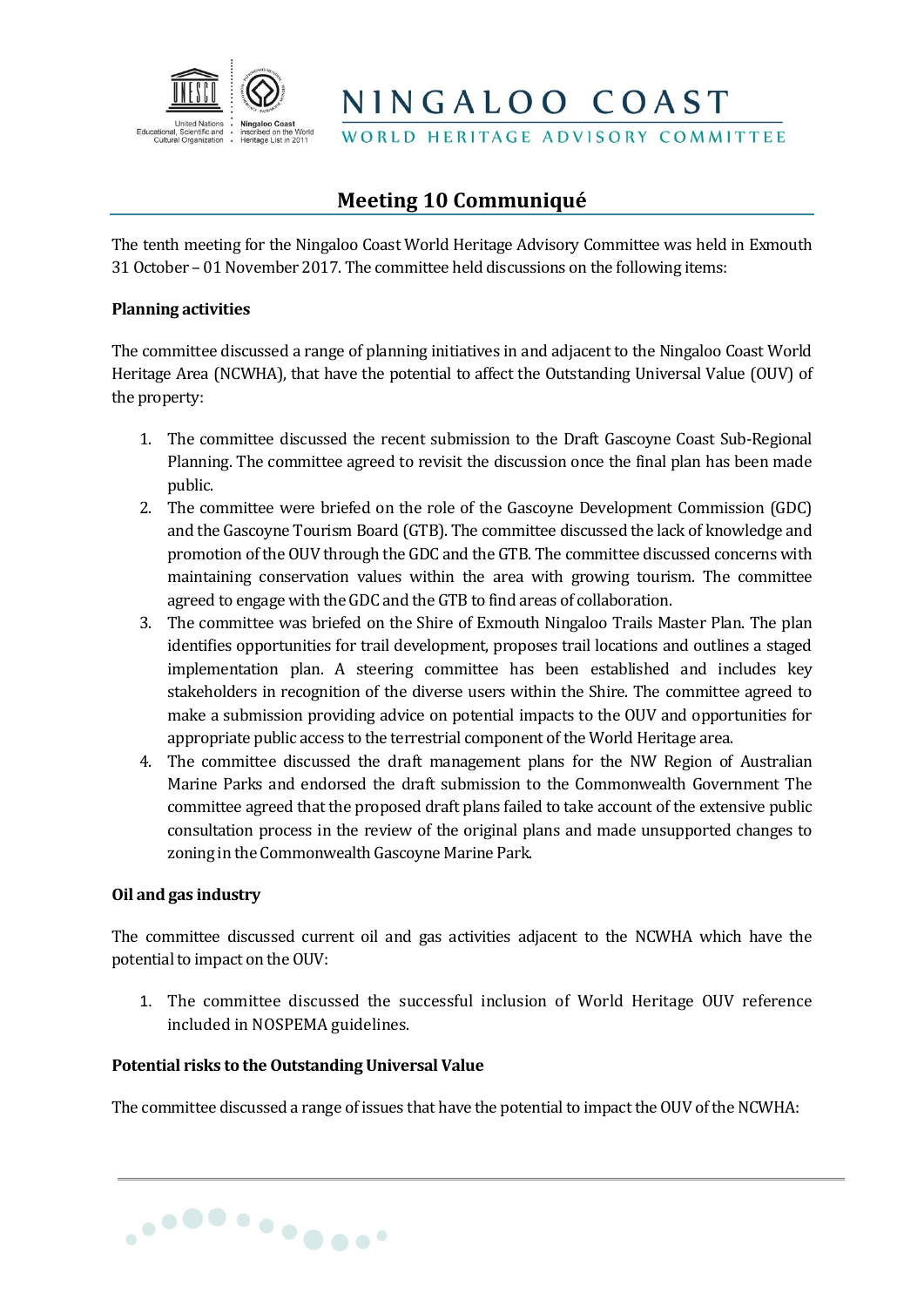

WORLD HERITAGE ADVISORY COMMITTEE

- 1. The committee discussed and endorsed the draft correspondence to the Department of Biodiversity, Conservation and Attractions, (DBCA's) Parks and Wildlife Service (formally the Department of Parks and Wildlife) regarding concerns over the level of control over commercial tourism operations around manta rays within the NCWHA, the effects of recreational fishing on manta ray aggregations, and the level of protection afforded to manta ray aggregations through sanctuary zones.
- 2. The committee was briefed on the humpback whale in-water interactions review and informed of the working group that is being set up comprising key stakeholders that will provide advice and recommendations to the Minister for Environment, via DBCA's, Parks and Wildlife Service.
- 3. The committee were briefed on DBCA's, Parks and Wildlife Service current funding for feral cat control within the Ningaloo Coast World Heritage Area and acknowledged the need for long term funding.
- 4. To committee discussed the UNESCO Report 'Impacts of Climate Change on World Heritage coral reefs' and the potential threats on the OUV from climate change. The committee agreed to discuss this matter further as a separate workshop item in a future meeting.
- 5. The committee were briefed by DBCA's Parks and Wildlife Service on a recent plastic debris event within Ningaloo Marine Park, most likely the result of shipboard waste discarded in waters outside the World Heritage are and driven inshore by winds.

#### **Fisheries matters**

- 1. The committee discussed and endorsed draft correspondence to the Department of Primary Industries and Regional Development (DPIRD) Fisheries (formally the Department of Fisheries) regarding concerns with the taking of large sharks for recreation, the lack of size limits on the take of sharks in the Gascoyne Region, the practice of "chumming" and the effects of shark fishing on the Outstanding Universal Value of the NCWHA. DPIRD Fisheries briefed the committee on a range of projects being undertaken by the Department to better understand the potential impact of shark depredation on overall fishing related mortality.
- 2. The committee was briefed on the Recfishwest project proposal to install permanently deployed Fish Attracting Devices (FADs) within Ningaloo Marine Park to enhance recreational fishing experiences. DBCA's, Parks and Wildlife Service discussed concerns with the proposal with the committee. The committee agreed to provide written feedback to DBCA's, Parks and Wildlife Service on the proposal.

#### **Research**

............

- 1. The committee were provided with a summary of on-going recent research projects within the NCWHA.
- 2. The committee were presented with a summary of research into the impact on community understanding associated with the Ningaloo Research Program (NRP) -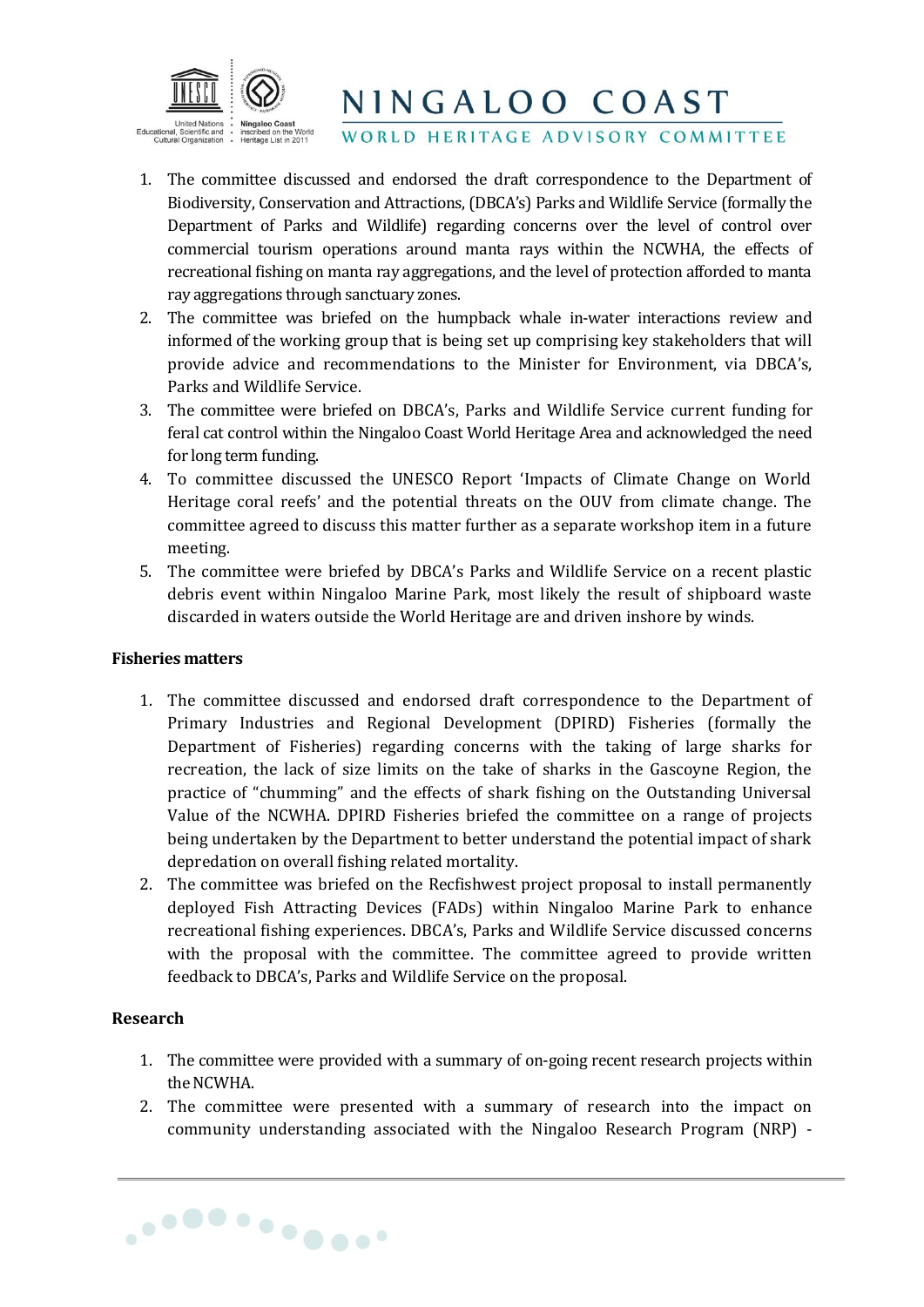

WORLD HERITAGE ADVISORY COMMITTEE

designed to generate new scientific knowledge about the Ningaloo Marine Park and surrounding region.

- 3. The committee discussed a recent report on the current status of the Ningaloo Outlook Research Project.
- 4. The committee discussed the current state of the Ningaloo Atlas and supported the need to resurrect the website as a platform for engaging with stakeholders, community, researchers and students.

#### **Promotion and presentation of the Outstanding Universal Value**

The committee discussed recent promotional opportunities to enhance the OUV of the NCWHA.

#### **Stakeholder engagement**

The committee were briefed by key government representatives on current planning activities and items of interest relevant to the World Heritage area: The Department of Biodiversity, Conservation and Attractions Parks and Wildlife Service (formally the Department of Parks and Wildlife); the Department of the Environment and Energy; the Department of Defence; the Department of Primary Industries and Regional Development – Fisheries (formally the Department of Fisheries); the Shire of Exmouth; and the Shire of Carnarvon.

#### **Development of OUV framework workshop**

The committee discussed efforts to expand on the Ningaloo Coast World Heritage Area Statement of Outstanding Universal Value (OUV) commenced in April 2015 and decided to defer completing the OUV framework at this time. Instead the committee decided to start to identify the values within the OUV where the committee needs more information.

#### **Wilderness and World Heritage (Bill Humphreys/Simon Woodley)**

The committee discussed the concept of "wilderness" and different definitions of relevant within the WHA including the DBCA policy #62 on wilderness and other definitions previously provided to the Committee. The Committee agreed to continue to seek to understand the concept of "wilderness" and its importance to the OUV of the Property.

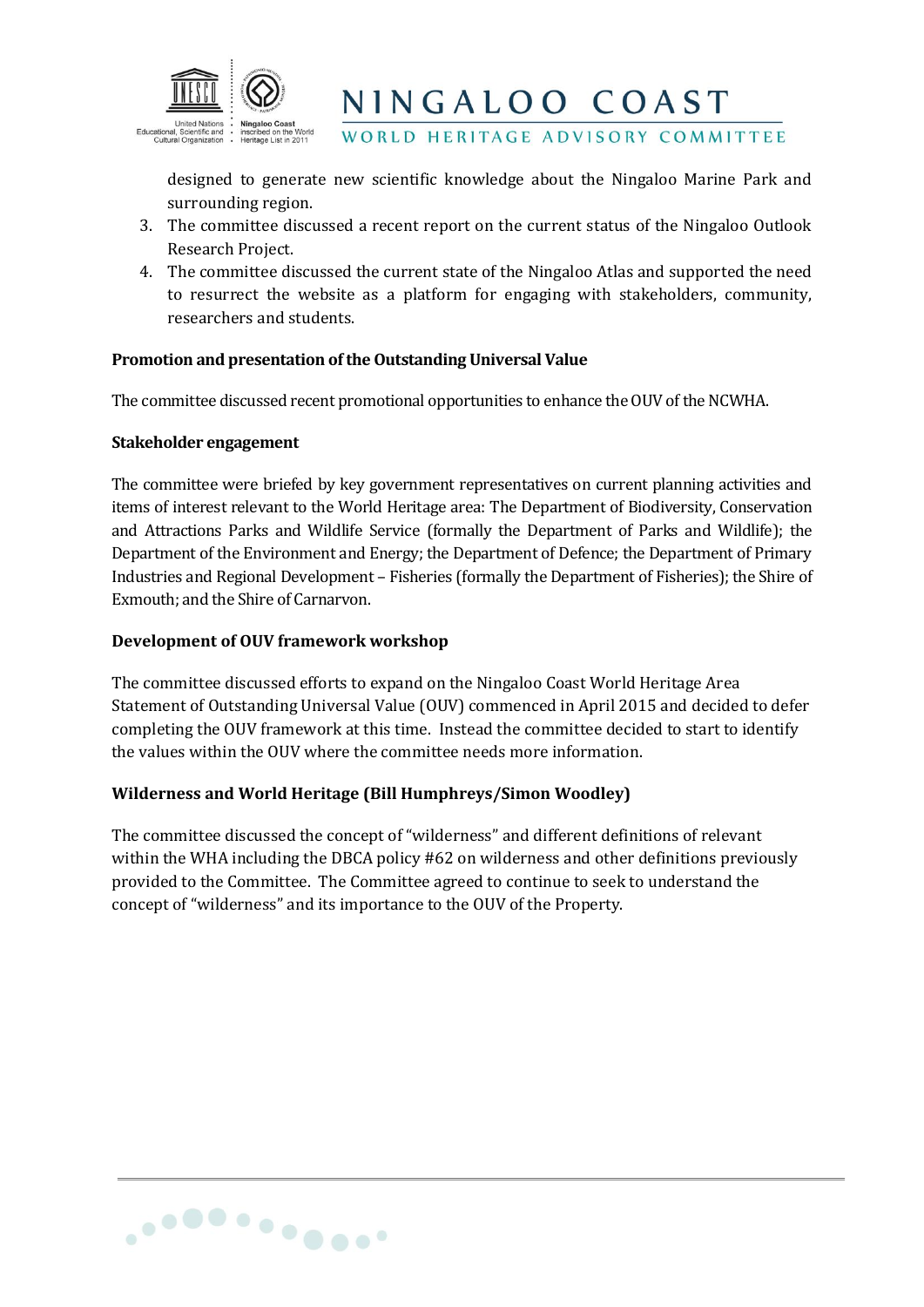

WORLD HERITAGE ADVISORY COMMITTEE

| Attendance:                                        |                                         |  |
|----------------------------------------------------|-----------------------------------------|--|
| Committee Members:                                 | Government Observers                    |  |
| Mr Simon Woodley (Chairperson)                     | Mr Cameron Woods (Shire of Exmouth)     |  |
| <b>Prof Bill Humphreys</b>                         | Mr Mark Sweetman (DOD)                  |  |
| Mr Frazer McGregor                                 | Mr Mathew Kuhn (DPIRD)                  |  |
| Ms Hazel Walgar                                    | Mr Ray DeJong (DBCA)                    |  |
| Ms Jacqueline Hine                                 | Mr Peter Barnes (DBCA)                  |  |
| Ms Leonie McLeod                                   | Ms Heather Lake (Exmouth Shire Council) |  |
| Mr Tony Evans                                      |                                         |  |
| Mr Tony Dowling                                    | Executive support:                      |  |
|                                                    | Ms Tegan Gourlay (DBCA)                 |  |
| Guest Speakers:                                    |                                         |  |
| Ms Juliane Bush (Gascoyne Tourism Board)           |                                         |  |
| Dr Christopher Cvitanovic (University of Tasmania) |                                         |  |
|                                                    |                                         |  |

*Note: Guest speakers present at meeting for relevant items only.*